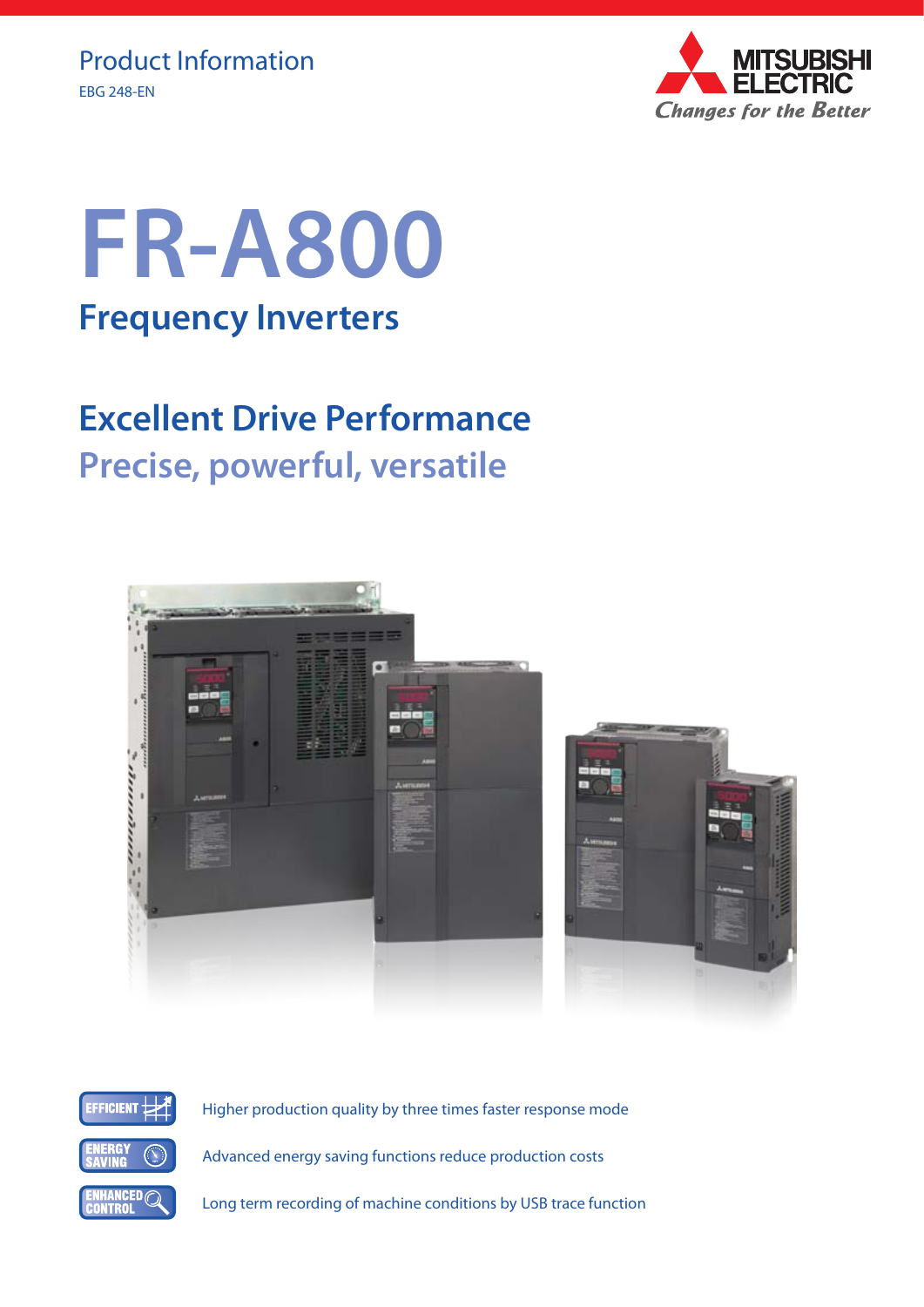## **Leading drive performance: the FR-A800**



Perfect for crane appliactions due to built-in 100 % ED Break chopper up to 55 k



Fast processors due to short response times.

## **Excellent control performance and response level**

Designed for unparalleled drive precision, speed control, simple startup, and versatility, Mitsubishi Electric has developed a new generation of drive technology: the remarkable FR-A800.

This new drive series is the successor of the highly successful FR-A700 series. It is equipped with the new state-of-the-art high-speed processor by Mitsubishi Electric. With better than ever control performance and response level, safe and accurate operation is assured in a diverse range of applications.

Some of the outstanding features are the integrated USB port for programming and parameter copying, an-easy to-read control panel, optimum power usage and energy saving functions, improved system safety, three expansion slots for a range of option and supported network cards

With its impressive versatility to meet equipment system needs ranging from machining and molding to winding, the FR-A800 is an extremely economical and highly-versatile solution for a wide range of applications.

The FR-A800 Series is fully backwards compatible with the FR-A700 series. Parameters can be easily copied by FR Configurator2. In order to match the former machine response time, the input/output signals of the FR-A800 can be delayed.

## **Powerful features and intelligent functions**

#### **Real Sensorless Vector Control**

The Real Sensorless Vector control provides high-precision, fast-response speed control in open loop. Combined with offline auto tuning, a maximum of 200 % torque can be generated from 0.2 Hz to 400 Hz.

#### **Perfect autotuning of PM and IM motors**

Based on the new autotuning method, even Permanent Magnet motors can be used with ease.

#### **Absolute positioning & built-in PLC function**

By using the built-in absolute positioning function and the built-in high level PLC function, an complete machine can be managed by a stand alone drive. Sensorless positioning is possible with IPM Motors.



Positioning is one out of many scopes.

#### $\blacksquare$  Optimum excitation control

Optimum control of the excitation current maximizes motor efficiency for additional energy savings. As an example, an approximately 15 % increase in efficiency is obtained at a motor load torque of 10 % compared to conventional V/F control.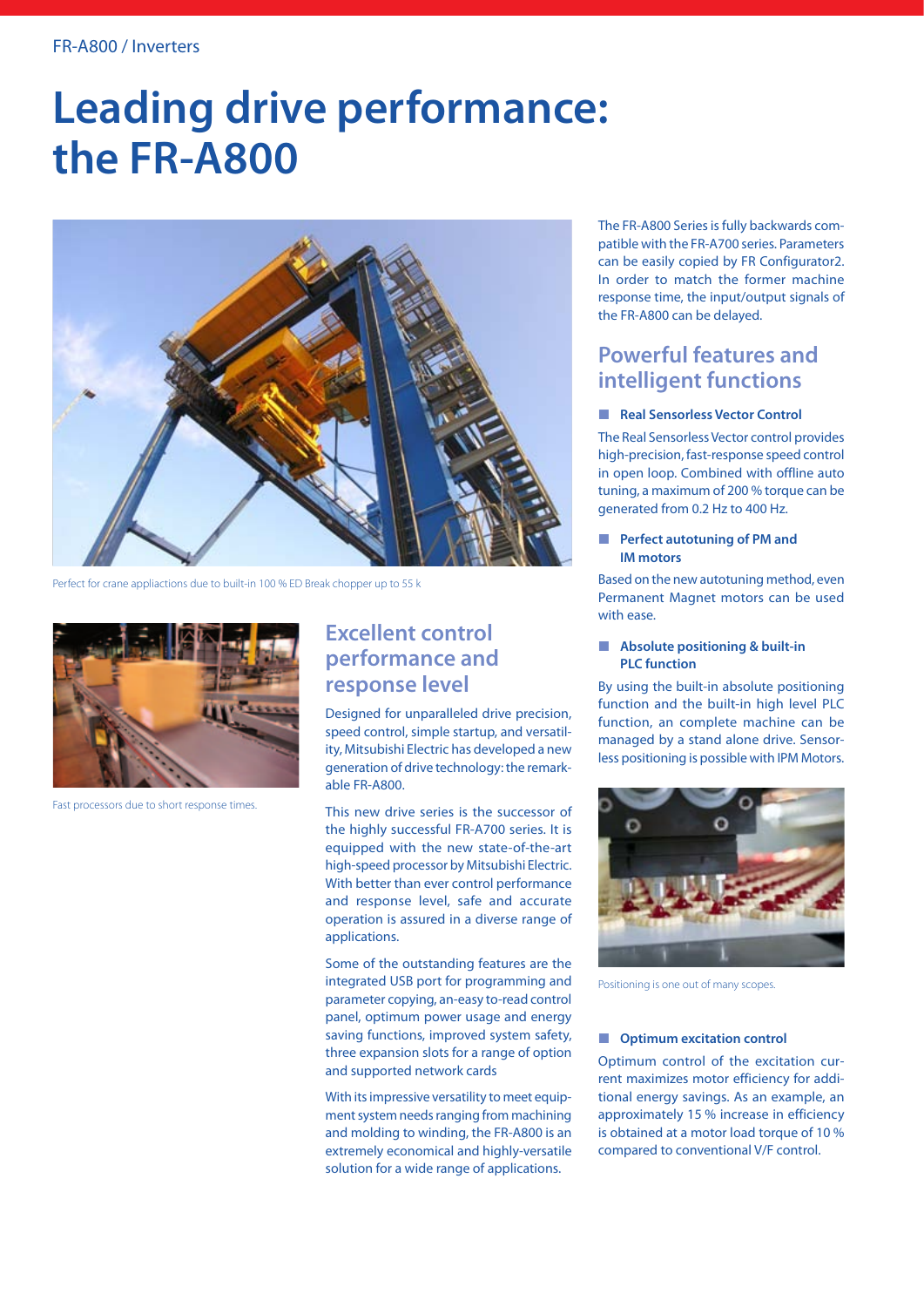#### **High flexibility by built-in PLC**

The FR-A800 is easy to program with Mitsubishi Electric standard PLC software, which is available in FR Confiurator2. It is also possible to combine the PLC program with the Real time clock of the LU-08 operation panel.

#### **Energy saving by 24 V control power supply**

By connecting an external 24 V DC control power supply, the system can be operated even when the main power supply is turned off. Furthermore parameters can be set and network communication can be maintained with this power supply which facilitates safe maintenance. More energy saving can be achieved by using the automatic "stand by" function which switches off the drive main power supply. Capacitors and other devices are offline, so heat loss is reduced.

#### **Improved system safety**

The FR-A800 series has a two channel emergency stop for safe shutdown. This ensures safe operation in compliance with the European Machinery Directive without installation of another contactor. The FR-A800 thus conforms to the EN ISO13849-1/PLd cat. 3, EN 61508 and EN 61800-5-2 SIL2 standards.

#### **Easy operation**

The operation panel with the one touch Digital Dial allows direct access to all important parameters. Select the operation panel ideal for your needs. Choose either a LU operation panel with an LCD screen offering enhanced display functionality and a clock function, or a more economical DU operation panel with a 5-digit, 12-segment display.



FR-LU08 as full text display with up to fifteen language and real time clock.

The FR-A800 series also allows the connection of a Mitsubishi Electric graphical operation terminal (GOT). Communication parameters for the HMI connection are automatically set as a batch. The GOT provides operators with an easy-to-follow and intuitively high resolution display and facilitates easy operation via a touch panel.

#### **Comprehensive noise countermeasures**

The drive's built-in EMC filter ensures full compliance with European EMC Directive standards (EN 61800-3 2nd environment category C3), so separate certification is not required for the drive. The newly developed drive technology and power supply technology significantly reduce electromagnetic noise.



Comprehensive noise countermeasures

#### **Energy saving functions**

Take advantage of the energy saving function, that suits your application. You can for example reduce power consumption in the standby mode by using the cooling fan ON/OFF control. During operation optimum excitation control or returning regenerative motor energy to other drives helps to save energy. The impressive energy savings can be displayed on the energy monitor.

#### **More energy savings with PM motors**

The FR-A800 series enables factory energy savings, which can be achieved by replacing current induction motors with permanent magnet motors (PM motors). A PM motor is very efficient because the current does not flow to the rotor, so there is no secondary copper loss. There is also magnetic flux generated by permanent magnets, so less current is required to drive a motor.

#### **Various network compatibility**

The drive can be controlled and monitored by a controller via network. For the major network protocols such as CC-Link IE Field, CC-Link, Profibus DP/DPV1, Profinet/Ether-Net IP/EtherCat (to be released soon) and SSCNETIII/H as well as DeviceNet™ and LONWORKS communication options are available. RS485 communication (Mitsubishi Electric drive protocol, Modbus-RTU protocol) is supported as standard.

#### **Easy maintenance**

To reduce the wiring check time, only a cover has to be removed for accessing the target wiring area. The administration of different drives has become much more simple, because serial numbers of drives can be retrieved via communication.



#### **Easy set-up**

Users can comfortably setup the drives with the Setup-Software FR Configurator2. The easy plug-and-play connection to USB terminal is equipped as standard. Parameters can be simply copied to commercial USB memory devices.

#### **Long life components**

The cooling fans and the built-in capacitors have an estimated lifespan of 10 years. By using the ON/OFF control function, the service life of the fans can be even further extended.